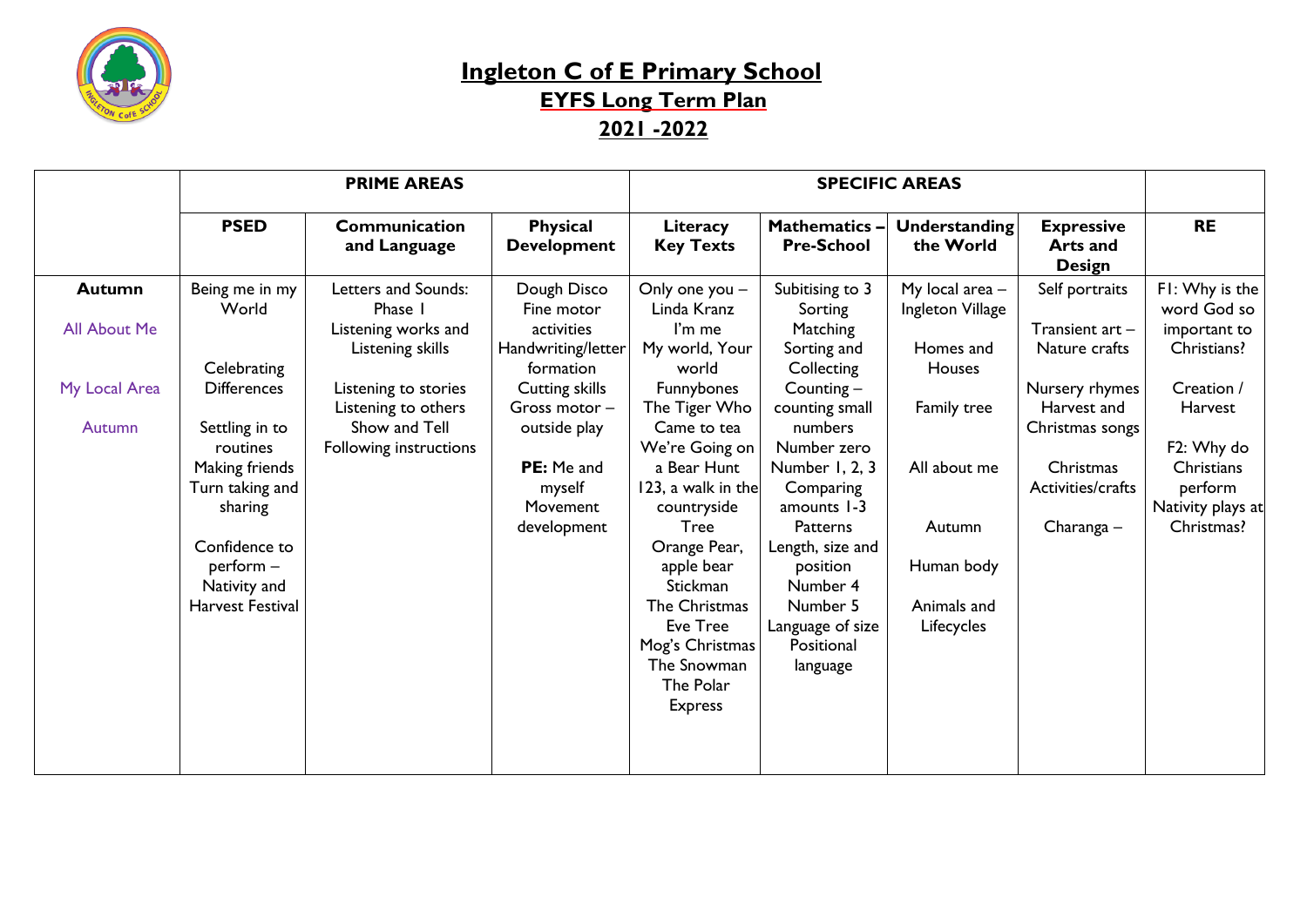| <b>Spring</b>          | Dreams and            | Letters and Sounds              | Dough Disco           | Tree: Seasons         | Collecting        | Winter                          | Watercolour       | F4: Being        |
|------------------------|-----------------------|---------------------------------|-----------------------|-----------------------|-------------------|---------------------------------|-------------------|------------------|
|                        | Goals                 | Phase I                         | Fine motor            | Come and              | Weight and        |                                 | painting Spring   | special: where   |
| <b>Rain and Colour</b> |                       |                                 | activities            | Seasons go            | Capacity          | <b>Spring</b>                   | flowers           | do we belong?    |
|                        |                       | <b>Rhyming and Alliteration</b> | Handwriting/letter    | Snowball: Lois        | Shape             |                                 |                   |                  |
| <b>Toys and Games</b>  |                       | Following instructions          | formation             | Elhert                | Subitising to 5   | Rain and colour                 | Colour and        |                  |
|                        | Healthy Me            | <b>Chatter Chums</b>            | <b>Cutting skills</b> |                       | Counting 1-5      |                                 | colour mixing     | F3: Why do       |
| <b>Spring</b>          |                       | Developing questioning          | Gross motor -         | Dogger by             |                   | Barnaby Bear in                 |                   | Christians put a |
|                        | Settling in to        | <b>Extending vocabulary</b>     | outside play          | <b>Shirley Hughes</b> | Language of size, | <b>Spring</b>                   | Mothers day       | cross in an      |
|                        | routines              |                                 |                       | <b>Toy Maker</b>      | weight, capacity  |                                 | cards             | Easter garden    |
|                        | Stay and play         |                                 | PE: Dance             |                       | and volume        | <b>Toys and Games</b>           |                   |                  |
|                        | for parents           |                                 | Throwing and          | Float by Daniel       | Comparing         | (linked to stories              | Easter crafts     |                  |
|                        |                       |                                 | Catching              | <b>Miyares</b>        | capacities        | Dogger and Toy                  |                   |                  |
|                        | <b>Discussing</b>     |                                 |                       | Rhythm of the         | Numbers 1-5       | Maker)                          | Charanga:         |                  |
|                        | emotions and          |                                 |                       | Rain                  |                   |                                 | Everyone!         |                  |
|                        | feelings              |                                 |                       | Rain before           |                   | Bug homes and                   | Our World         |                  |
|                        |                       |                                 |                       | Rainbows              |                   | beetles                         |                   |                  |
|                        |                       |                                 |                       | Planting a            |                   |                                 |                   |                  |
|                        |                       |                                 |                       | rainbow               |                   |                                 |                   |                  |
|                        |                       |                                 |                       | Elmer                 |                   |                                 |                   |                  |
|                        |                       |                                 |                       | We are the            |                   |                                 |                   |                  |
|                        |                       |                                 |                       | Gardeners             |                   |                                 |                   |                  |
|                        |                       |                                 |                       | A nest is noisy       |                   |                                 |                   |                  |
|                        |                       |                                 |                       | A Beetle is Shy       |                   |                                 |                   |                  |
|                        |                       |                                 |                       | <b>Bug homes</b>      |                   |                                 |                   |                  |
|                        |                       |                                 |                       |                       |                   |                                 |                   |                  |
| <b>Summer</b>          | Relationships         | Letters and Sounds              | Dough Disco           | <b>Teeny Tiny</b>     | Subitising        | Summer                          | Collage           | F6: Which        |
|                        |                       | Following instructions          | Fine motor            | Tadpole               | Time – days of    |                                 | Junk modelling    | stories are      |
| Bugs, Planting and     |                       | <b>Chatter Chums</b>            | activities            | A Butterfly is        | the week,         | Planting and                    | <b>Bug hotel</b>  | special and      |
| Growing                | Changes               | Developing questioning          | Handwriting/letter    | Patient               | ordering familiar | Growing                         | Mini-beast crafts | why?             |
|                        |                       | <b>Extending vocabulary</b>     | formation             | The Very Hungry       | events, routines  |                                 | - bug printing    |                  |
| London and the         | Settling in to        | Using and applying              | Cutting skills        | Caterpillar           | etc.              |                                 | with fruit        |                  |
| Queen                  | new routines          | communication skills            | Gross motor -         | The Last Garden       | Timing using      | London and                      | Symmetrical       |                  |
|                        |                       | consistently                    | outside play          | The Dandelion         | non-standard      | Cities                          | butterflies       | F5: Which        |
| Summer                 | Stay and play         |                                 |                       | seed/ The Tiny        | and standard      |                                 |                   | places are       |
|                        | for parents           |                                 | PE: Ball skills       | Seed                  | devices           | Queen Elizabeth   Charanga: Big |                   | special and      |
|                        |                       |                                 | Fun and games         | Katie and the         | Comparing         | Significant                     | Bear Funk         | why?             |
|                        | <b>Class Assembly</b> |                                 |                       | <b>Sunflowers</b>     | lengths           | Individual                      | Reflect, Rewind   |                  |
|                        |                       |                                 |                       | Rosa's Big            | How long are      |                                 | and Replay        |                  |
|                        | Water safety          |                                 |                       | Sunflower             | you?              |                                 |                   |                  |
|                        |                       |                                 |                       | Experiment            | 2D and 3D         |                                 |                   |                  |
|                        |                       |                                 |                       | Katie in London       | shapes            |                                 |                   |                  |
|                        |                       |                                 |                       | The Queen's Hat       |                   |                                 |                   |                  |